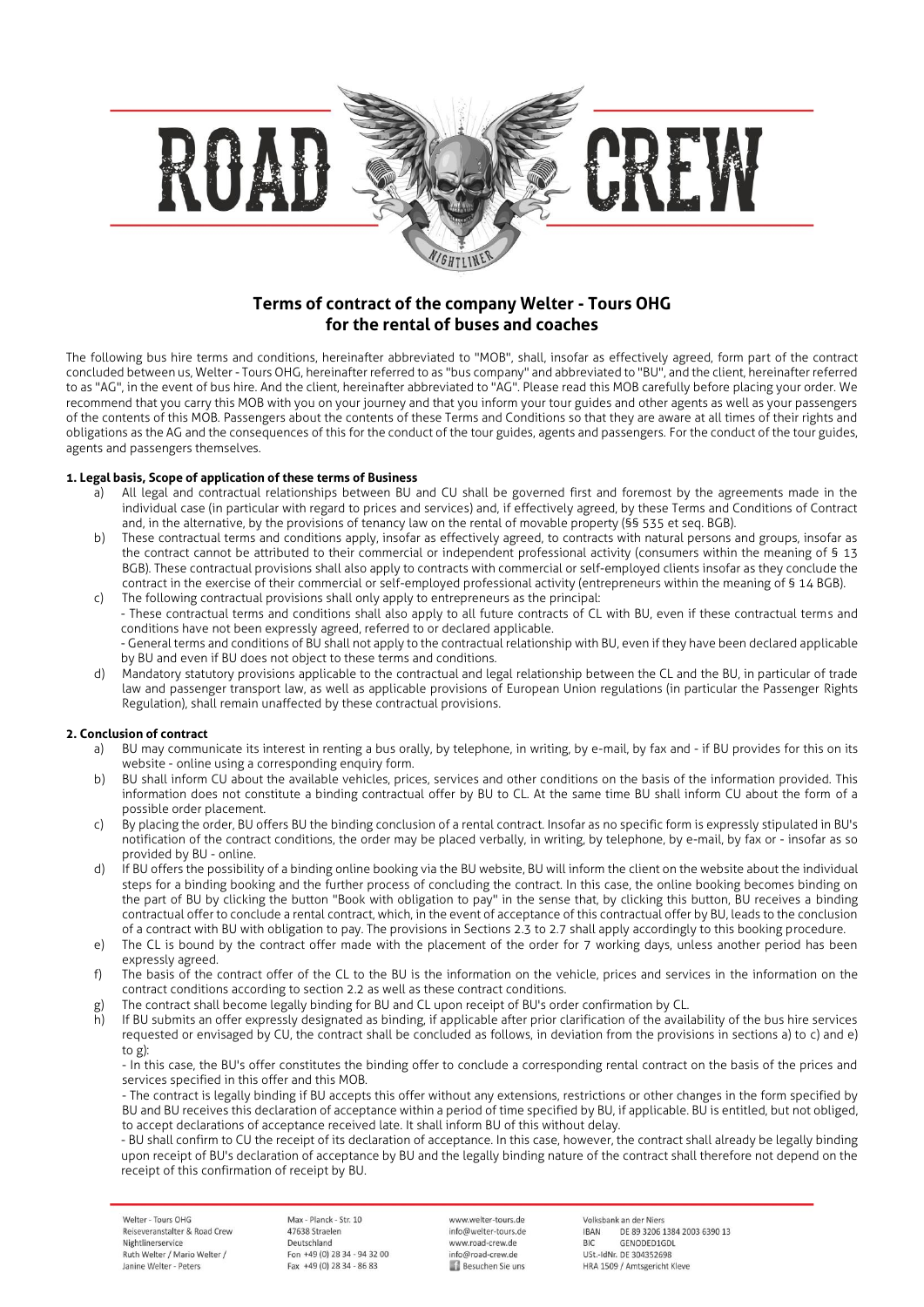

i) Bei Gruppen, Behörden, Vereinen, Institutionen und Firmen ist Auftraggeber und Vertragspartner des BU ausschließlich die jeweilige Gruppe, Behörde usw., bzw. der jeweilige Rechtsträger, soweit die Auftragserteilung nicht ausdrücklich für eine andere natürliche oder juristische Person oder Personenmehrheit als AG erfolgt oder sich aus den Umständen ergibt, dass die Auftragserteilung in deren Namen erfolgen soll. Die Person, welche für eine Gruppe, Behörde, einen Verein, eine Institution oder eine Firma den Auftrag erteilt, hat für die Verpflichtungen des AG, für den sie handelt, wie für ihre eigenen Verpflichtungen einzustehen, soweit sie diese besondere Einstandspflicht durch ausdrückliche und gesonderte Erklärung übernommen hat oder nach den gesetzlichen Bestimmungen (§ 179 BGB) als Vertreter ohne Vertretungsmacht gehandelt hat.

# **3. Services and scope of BU's contractual obligations, scheduled transports, seat assignments**

- a) BU's obligation to perform consists in the rental of the vehicle including the driver(s) for passenger transport in accordance with the contractual agreements. Accordingly, BU does not owe the transport itself in the sense of a success under the contract for work and services.
- b) The reason and/or the purpose of the contractual transport is not the basis of the contract without an explicit agreement with BU. The omission or change of the reason and purpose (in whole or in part), in particular the omission or cancellation of destinations, events, visits or similar, shall therefore not give rise to a claim by the CL for a free withdrawal from the contract, termination, price reduction or other adjustments to the contract.
- c) If the contractually owed use of the bus serves the purpose of reaching destinations or events on a time-bound basis, the following shall apply:

- BU shall plan the time required and the resulting departure time taking into account the route, weather conditions, driving times and necessary breaks.

- It is the responsibility of the Client, in particular if the Client is an entrepreneur and in particular if the Client has relevant experience with the destination, the event and/or the route, to provide BU with relevant information and concerns regarding the planned route or the time requirements in good time.

- Insofar as BU is not in breach of any contractual or legal obligations, BU shall not be liable for reaching the destination or the event on time. Any costs incurred by BU or its passengers as a result of the delay shall be borne by BU.

- If BU takes measures (e.g. communication, use of additional drivers, use of alternative means of transport) to avoid delays or as a consequence of delays in accordance with the instructions of or in agreement with CL or its representatives, CL shall reimburse BU for the corresponding expenses.

- d) BU's obligation to perform does not include the supervision of passengers. In particular, BU does not assume any contractual duty of supervision when transporting minors.
- e) The following applies to BU's obligation to perform for disabled persons or persons with reduced mobility:
	- Assistance and care services are only owed by BU if this has been expressly agreed.

- The Client is obliged to inform the BU of the expected number of persons in need of assistance before the conclusion of the contract and to provide precise information on their limitations and assistance needs; the information must be supplemented and specified in good time before the start of the journey. If a significant increase in the number of persons in need of assistance compared to the information provided prior to the conclusion of the contract necessitates the use of another bus, additional drivers or other special measures, the Client shall pay a special fee for this in addition to the agreed remuneration.

- f) BU shall not be obliged to supervise items left behind by CL or its passengers in the passenger compartment of the vehicle; likewise, BU shall not be obliged to supervise luggage during loading and unloading. This shall not affect any claims of BU and its passengers based on breaches of duty by BU and/or the driver with regard to the proper parking and locking of the bus and the luggage compartments as well as any technical defects of the bus in this respect.
- g) Unless otherwise expressly agreed, the following applies to information and provisions in connection with the journey, especially for journeys abroad:

- BU is not obliged to provide information to CU or its passengers on visa, entry, foreign exchange and customs regulations. The CL is responsible for observing these regulations, complying with them and obtaining the necessary documents, permits and records. He is obliged to urge his passengers to comply with the regulations and to carry the relevant documents, identity papers and papers with them.

- BU does not owe CU any advice on legal consequences resulting from the rental of the bus, the occasion, the destination, the purpose and the execution of the journey. In particular, it is the sole responsibility of the CL to check whether, by placing the order with the BU and/or carrying out the journey, it is in the legal position of a package tour operator or whether the CL's own contractual or legal obligations towards its passengers are established in any other way with regard to the journey. The Client shall be exclusively obliged to comply with the relevant regulations.

- Without an express agreement with the Principal, the BU shall not be obliged to take out insurance policies for the benefit of the Principal or his passengers in addition to the insurance policies it is obliged to take out in accordance with the statutory provisions or to refer to such insurance policies. This applies in particular to travel cancellation insurance, travel interruption insurance or insurance to cover the costs of repatriation in the event of accident or illness.

Welter - Tours OHG Reiseveranstalter & Road Crew Nightlinerservice Ruth Welter / Mario Welter / Janine Welter - Peters

Max - Planck - Str. 10 47638 Straelen Deutschland Fon +49 (0) 28 34 - 94 32 00 Fax +49 (0) 28 34 - 86 83

www.welter-tours.de info@welter-tours.de www.road-crew.de info@road-crew.de Besuchen Sie uns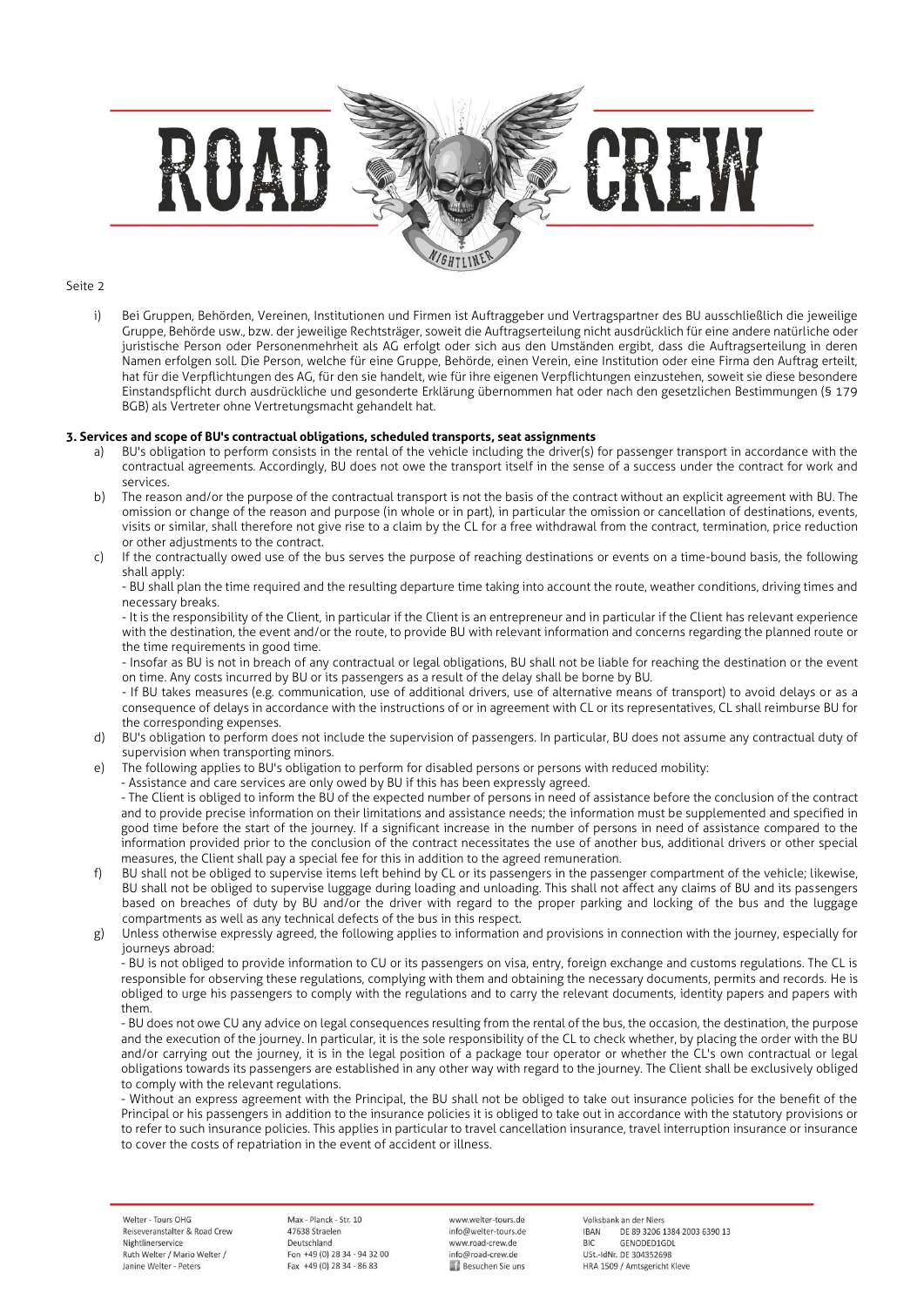

- h) Within the scope of applicable legal provisions (in particular BU's compliance with regulations concerning bus transport of disabled persons or persons with reduced mobility), the allocation of specific seats on the bus as well as contractual agreements with Passengers in this respect shall be exclusively at the discretion and within the scope of responsibility of BU.
- i) BU, its drivers or other agents shall have no obligation to organise, implement and ensure specific seat assignments in the absence of an express contractual agreement to this effect; in particular, there shall be no obligation to inform or instruct passengers in this respect.
- j) BU, its drivers or other agents shall, however, be entitled to change seat assignments of CL or its drivers or agents, in particular to bindingly assign passengers to seats other than those provided for or agreed with CL, if this is necessary due to the fulfilment of legal obligations (in particular towards disabled passengers or passengers with reduced mobility) or for safety reasons. This shall also apply insofar as such seat allocation constitutes a measure taken in lieu of exclusion from carriage for the reasons set out in Clause 10 e) 5 a) to f).

# **4. Changes in performance, changes regarding the vehicle used**

- a) Changes to essential contractual services, in particular a change to the intended vehicle type, which become necessary after conclusion of the contract and were not brought about by BU contrary to good faith, are only permitted insofar as the changes are not substantial and do not impair the purpose of the contract.
- b) Any warranty claims remain unaffected insofar as the changed services are defective.
- c) BU shall be obliged to inform CU of any significant changes to services immediately after becoming aware of the reason for the change.
- d) In the event of a significant change to an essential contractual service, BU shall be entitled to withdraw from the contract free of charge. CL shall assert this right immediately after BU's declaration of the substantial change in the contractual services.
- e) If a reduction in seating capacity, routing, route length, contract duration or other essential contractual services is made on the basis of a unilateral change request by the CL, for the consideration of which no contractual or legal entitlement of the CL exists, or on the basis of corresponding agreements in the contract or after conclusion of the contract, BU is entitled to use a vehicle other than the one provided for in the contract, if necessary in place of one vehicle a maximum of two other or smaller vehicles. These vehicles may differ in quality from the contractually agreed vehicle in terms of type and equipment. Any claims for reduction on the part of the Client in the event of such substitute use shall remain unaffected.
- f) The provision in section 4.5 shall apply accordingly if the use of a contractually agreed vehicle has become impossible due to circumstances that lie outside the BU's sphere of risk and control. This includes in particular the failure due to force majeure (weather damage, theft, vandalism) as well as damage due to motor vehicle accidents for which BU or its vicarious agents are not responsible.

# **5. Prices and payment**

- a) The rental price agreed upon conclusion of the contract shall apply, unless otherwise agreed or unless the prerequisites for a price increase pursuant to section 6 of these contractual conditions are given.
- b) The agreed rental price includes the costs for fuel, oil and other operating materials and the personnel costs for the driver(s) in accordance with the agreed rental/operating time and the agreed route. Other additional and incidental costs, in particular tolls and parking fees, shall be borne by BU. BU shall inform CU, as far as possible, about the nature and the probable amount of such additional and incidental costs before conclusion of the contract. If accommodation and catering costs for the driver are not included in the price, BU will inform the CL of this before conclusion of the contract (in particular in the offer).
- c) Additional costs incurred due to changes in services requested by the Client will be charged additionally.
- d) Invoices are payable upon receipt without deduction. Payment methods other than cash or bank transfer are only possible if this has been expressly agreed in advance. Payments in foreign currencies are expressly excluded.
- e) Transfers, especially from abroad, must be made free of costs and charges.
- f) The timeliness of payments is determined by the credit entry on BU's account.
- g) If advance payments have been agreed, BU shall be entitled to withdraw from the contract after a reminder has been issued and a deadline has been set, provided that BU is willing and able to provide the contractual services and that there is no statutory or contractual right of retention on the part of BU.
- h) If CU is in arrears with undisputed payment claims against BU from previous contracts or on the basis of BU's statutory payment claims, BU may refuse to provide the contractual services from subsequent orders until the undisputed claim, including default interest, reminder costs, court costs and lawyers' fees, has been paid in full. BU may make payment to avert BU's right of retention subject to the right of reclaim. If there is a delay in payment of disputed contractual or statutory payment claims, BU may refuse contractual performance under subsequent contracts unless CU first provides security by way of an unconditional, irrevocable and directly enforceable bank guarantee or by deposit in a trust account of a lawyer or notary designated by BU.Seite 4

#### **6. Price increase**

a) Unless otherwise agreed in individual cases, BU is entitled to demand a price increase of up to 10% of the contractually agreed price in the event of an increase in fuel costs, personnel costs as well as taxes and duties, insofar as this increase affects the agreed rental price.

Welter - Tours OHG Reiseveranstalter & Road Crew Nightlinerservice Ruth Welter / Mario Welter / Janine Welter - Peters

Max - Planck - Str. 10 47638 Straelen Deutschland Fon +49 (0) 28 34 - 94 32 00 Fax +49 (0) 28 34 - 86 83

www.welter-tours.de info@welter-tours.de www.road-crew.de info@road-crew.de Besuchen Sie uns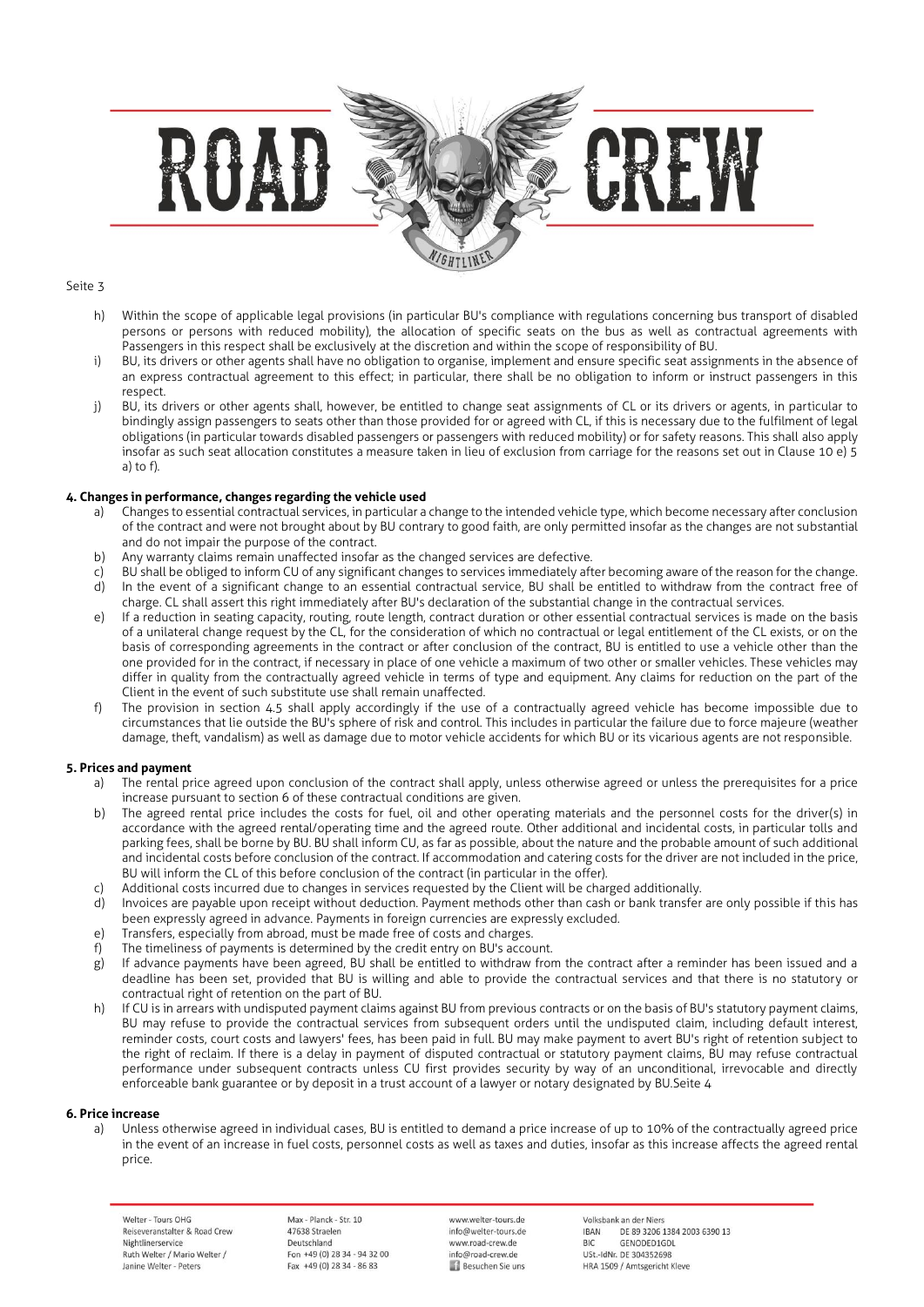

- b) An increase is only permissible if there are more than 4 months between the conclusion of the contract and the contractually agreed start of the transport service and the circumstances leading to the increase had not yet occurred before the conclusion of the contract and could not have been foreseen by BU when the contract was concluded. BU must inform CL immediately after the reason for the increase becomes known, assert the increase and provide evidence of the reason for the increase.
- c) In the event of a permissible increase exceeding 3% of the agreed basic rental price, CU may withdraw from the contract without any obligation to pay BU. The declaration of withdrawal does not require any particular form and must be declared to BU immediately after receipt of the request for increase. However, in order to avoid misunderstandings, BU is recommended to submit the declaration of withdrawal in writing or in text form (e-mail).

# **7. Withdrawal and termination by the client**

- The following provisions shall only apply unless otherwise agreed between BU and CU in individual cases. Rights of withdrawal by virtue of commercial usage are expressly excluded.
- b) Without an express agreement to this effect, BU is not entitled to unilaterally demand a reduction or change in the seating capacity, the operating time, the duration of the contract, the routing, the route length, the type of vehicle provided for in the contract or other essential contractual services. If BU agrees to such changes, it shall be entitled to the rights according to section 4. e) of these contractual terms and conditions. A claim to a reduction of the agreed rental price shall only be considered in accordance with section 4. e) if the vehicle is used as a substitute.
- c) The Client may withdraw from the contract at any time prior to the commencement of performance. Contractual partners who are merchants or legal persons under private or public law must declare withdrawal in writing or in electronic text form. It is strongly recommended that other contracting parties declare their withdrawal in writing or in electronic text form.
- d) In the event of a withdrawal, BU shall, within the scope of its ordinary business operations and without any obligation to make special efforts, endeavour to use the contractually agreed bus or the contractually agreed transport capacities for other purposes.
- e) BU shall have the income from any other use offset against the claim for remuneration. If it is not possible to use the bus or the contractually agreed transport capacities for another purpose, BU's claim to payment of the full rental price remains unaffected. BU shall, however, take into account any expenses saved.
- f) Saved expenses may be deducted by BU with a lump sum deduction of 30% of the rental price. This deduction takes into account saved fuel and personnel costs.
- g) BU expressly reserves the right to prove to BU that it has not incurred any loss or only a significantly lower loss and/or that the saved expenses were significantly higher than the flat-rate deduction of 30%. Furthermore, BU reserves the right to prove that the contractual services not used (in particular the use of the bus for other purposes) were used by BU in another way or were not used without an objectively justifiable reason. In the event of such evidence, BU shall pay no compensation or only a correspondingly lower compensation.
- h) BU shall only be entitled to compensation if BU was ready and able to provide the contractually owed services at the time of the withdrawal, the non-utilisation is not due to a circumstance for which BU is responsible and there is no case of force majeure. There is also no entitlement to compensation if the withdrawal is due to the fact that BU has made or announced considerable changes to the services which are unreasonable for CU.

# **8. Withdrawal and termination by BU**

- a) BU may, except in the case of a delay in payment by the Client as stipulated in these contractual conditions
	- withdraw from the contract before the start of the journey
	- or terminate the contract after the start of the service (start of the journey),

- if the CL violates contractual or legal obligations in a significant manner despite a corresponding warning by BU or if such violations of obligations are objectively to be expected and if such violations of obligations are objectively suitable to significantly endanger, impede or impair the proper performance of the contractual services by BU. BU shall only be entitled to withdraw from or terminate the contract if these conditions are met and BU cannot objectively be expected to adhere to the contract due to the breach of duty, even taking into account CU's interests in the performance of the contract.

- insofar as the CL and/or his agents and/or his passengers violate safety regulations or objectively endanger the safety of the bus, the driver, the passengers of the bus or other road users or other third parties in any other way,

- if the provision of the service is made considerably more difficult, endangered or impaired by force majeure or by an impediment, endangerment or impairment of a considerable nature due to unforeseeable circumstances such as war or warlike events, hostilities, insurrection or civil war, arrest, seizure or obstruction by state authorities or other persons, road blockades, quarantine measures as well as strikes, lockouts or work stoppages for which he is not responsible.

- b) In the event of a withdrawal or termination according to section 8. a) lit. a) and b), BU's claim to the agreed remuneration shall remain unaffected. The provisions in sections 7.5 to 7.7 apply accordingly.
- c) In the event that BU terminates the contract after the start of the journey for the reasons stated in section 8. a) lit., BU shall be obliged to transport the passengers back at the request of CU, whereby there shall only be a right to return transport by bus. The obligation to provide return transport shall not apply if and to the extent that return transport is impossible for BU or unreasonable for BU, also taking into account the interests of CU and/or its participants. If such a termination results in additional costs for the return transport as such,

Welter - Tours OHG Reiseveranstalter & Road Crew Nightlinerservice Ruth Welter / Mario Welter / Janine Welter - Peters

Max - Planck - Str. 10 47638 Straelen Deutschland Fon +49 (0) 28 34 - 94 32 00 Fax +49 (0) 28 34 - 86 83

www.welter-tours.de info@welter-tours.de www.road-crew.de info@road-crew.de Besuchen Sie uns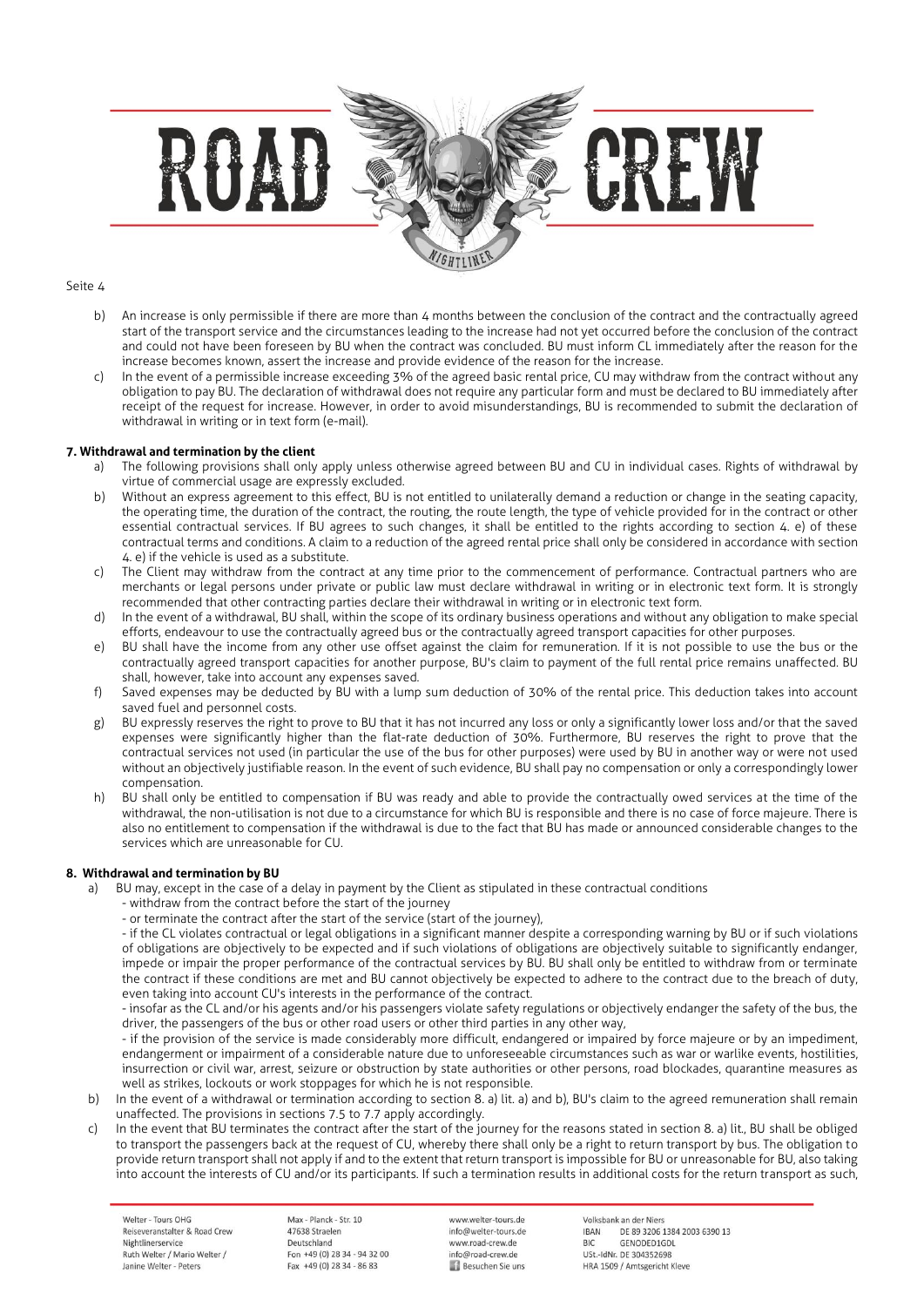

these shall be borne by CU and BU in equal parts. Any other additional costs, in particular costs for additional meals or accommodation for BU's passengers, shall be borne by BU.

If BU terminates the contract for the reasons stated in section 8. a) c), BU shall be entitled to appropriate remuneration for the services already provided and those still to be provided under the contract, provided that the latter are still of interest to BU despite the termination.

#### **10. Obligations and liability of the client, its employees and its passengers, complaints (grievances)**

- The CL is responsible for the behaviour of its passengers during the transport.
- b) Instructions given by the driver or other employees of BU must be followed by CL, its tour guides or other agents and its passengers, - insofar as these instructions relate to the implementation of and compliance with legal regulations in Germany and abroad, in particular compliance with safety regulations and entry regulations,
	- insofar as such instructions are objectively justified in order to enable or ensure the proper conduct of the journey,
- insofar as the instructions serve to prevent or stop unreasonable disturbances for the driver and/or the passengers. c) CU shall be liable itself, if applicable jointly and severally with its passengers, tour guides or agents, for damage to property or assets of BU caused by its passengers, tour guides or agents, in particular damage to the vehicle, insofar as CU's breach of its own contractual or statutory obligations has been the cause or contributory cause of the damage and CU does not prove that neither it nor its passengers, tour guides or agents are responsible for the damage.
- d) In accordance with § 21 of the German Road Traffic Regulations (StVO), the prescribed seat belts must be worn during the journey. Seats may only be left for a short time. Each passenger shall be obliged to ensure that he or she has a firm hold in the vehicle at all times, in particular when leaving the seat for a short time. The Client shall ensure compliance with these safety regulations by the passengers, in particular by providing appropriate express written or verbal information to its passengers and by instructing its tour guides or other agents accordingly.
- e) Passengers who, despite warnings, do not comply with the instructions of the driver or other BU representatives, which are factually justified, in particular in accordance with the present regulations, may be excluded from carriage and expelled from the bus if, as a result of the failure to comply with the instructions
	- a violation of domestic or foreign law occurs or continues,
	- safety regulations are violated
	- the safety of the passengers is objectively endangered or impaired even without a violation of safety regulations,
	- the proper performance of the journey is objectively made considerably more difficult, endangered or impaired,
	- the passengers are significantly and unacceptably impaired
	- for other substantial reasons, the onward carriage is objectively unreasonable for the BU, also taking into account the interests of the passenger concerned in the onward carriage.
- f) In the event of a justified exclusion from the carriage, there is no entitlement to return carriage or recourse claims of the CL against **BU.**
- g) Complaints (grievances) about the manner in which the journey was carried out and/or the vehicle used and/or the driving style or the behaviour of the driver or other agents as well as about the deficiencies of other contractual services provided by BU must first be addressed to the driver or other agents of BU. The CL shall instruct its tour guides or other responsible agents, irrespective of whether corresponding complaints are made by the passengers themselves or have already been made, to make corresponding complaints about defects to the driver or other agents of the BU.
- The driver or other BU representatives are required and entitled to remedy justified complaints. They are entitled to refuse the remedy if this remedy is not possible or only possible with disproportionate effort. In the event of such a refusal of remedy, claims of the OP, in particular for a reduction of the price or for damages, shall remain unaffected. The Principal shall be obliged to cooperate in the remedying of service disruptions within the scope of what is reasonable for him in order to avoid possible damage or to keep it as low as possible. He shall instruct his tour guides or other agents to behave accordingly before the start of the journey.

# **11. Limitation**

- a) Contractual claims of BU arising from injury to life, body or health which are based on an intentional or negligent breach of duty by BU or a legal representative or vicarious agent of BU shall become statute-barred after three years. This also applies to claims for compensation for other damages based on an intentional or grossly negligent breach of duty by BU or a legal representative or vicarious agent of BU.
- b) All other contractual claims are subject to a limitation period of one year.
- c) The statute of limitations according to clauses 11.1 and 11.2 shall commence at the end of the calendar year in which the claim arose, but not earlier than at the time when BU becomes aware of the cause of action and BU as the claimant or should have become aware of it without gross negligence. If the last day of the period falls on a Sunday, a state-recognised public holiday or a Saturday, the next working day shall take the place of such a day.

Welter - Tours OHG Reiseveranstalter & Road Crew Nightlinerservice Ruth Welter / Mario Welter / Janine Welter - Peters

Max - Planck - Str. 10 47638 Straelen Deutschland Fon +49 (0) 28 34 - 94 32 00 Fax +49 (0) 28 34 - 86 83

www.welter-tours.de info@welter-tours.de www.road-crew.de info@road-crew.de Besuchen Sie uns